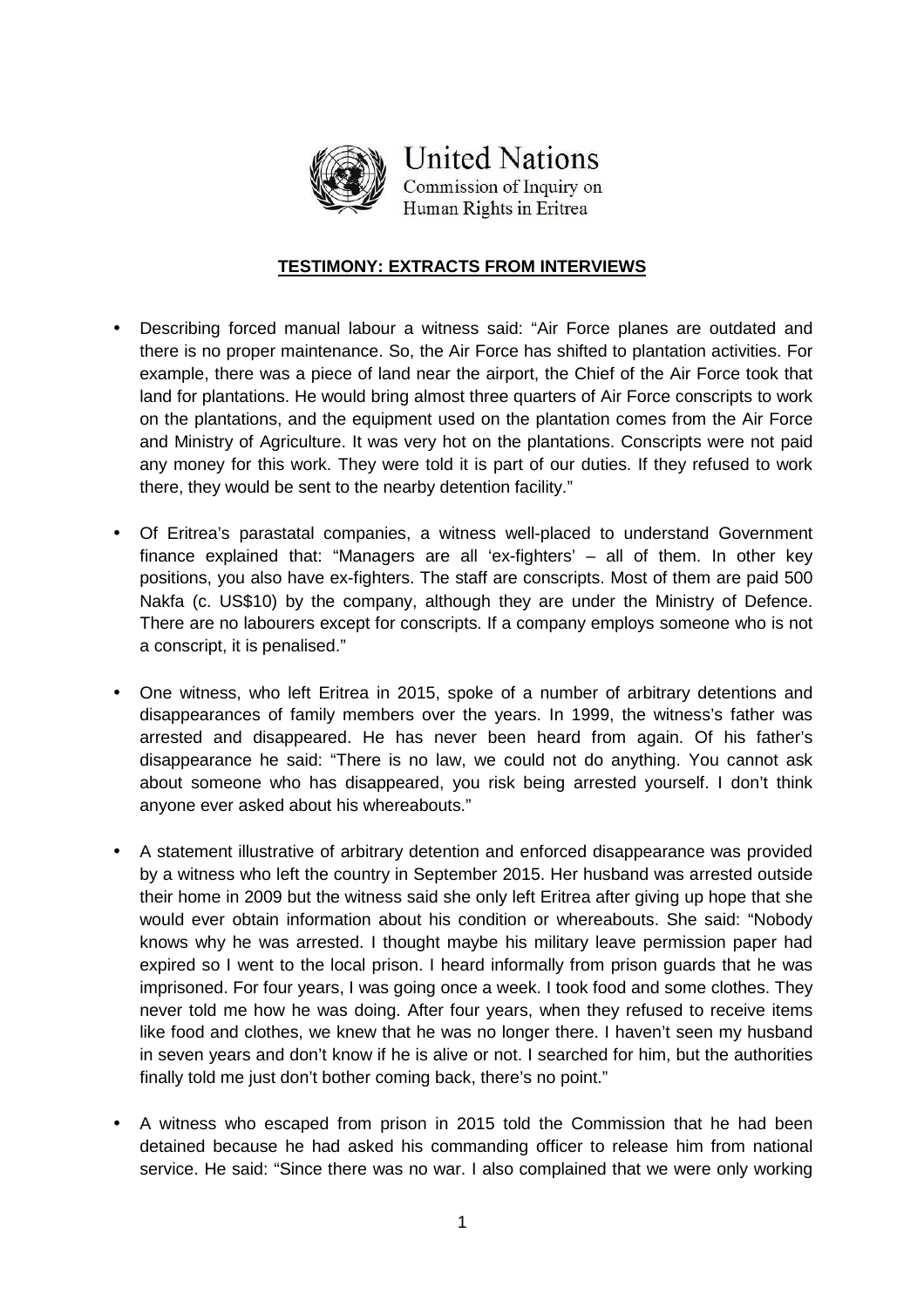for the benefit of the big bosses. I asked this question during a meeting in March 2014 and all my colleagues clapped their hands but it annoyed the General. Immediately after the meeting, I was arrested and sent to prison. In the prison, I was placed in shackles and detained in a cell alone for 8 months. I was repeatedly beaten and tortured. Each time two people held me down and two others beat me with stakes and rubbers. They submerged my head in a deep container with dirty water. They beat me on my testicles many times. I fainted each time they did this. I have no testicles now, they disappeared. I am impotent and am not able to bear children. Before these incidents I had one daughter and that is all I will ever have."

- Another witness explained that when he was in detention in 2014, he and others detained would "put Vaseline and lemon on the wounds of those tortured" but added that "if prison officials see you helping others, you'll suffer the same fate. We had to hide to help fellow prisoners. I was not normal when I left the detention centre."
- One witness who tried to flee in April 2015 said: "What was really sad we were men, women and children – they obliged everyone to take off all their clothes so they could search them. All the guards were men. They searched the women and were touching them. The women couldn't say no. They felt bad and we felt bad but we could do nothing. They searched everywhere, even the genitals, with their hands. They even laughed about it. Even put their fingers inside the women's genitals and the little girls' genitals – 5-year-old girl, a 9-year-old girl. The girls cried."
- A witness conscripted in 1998 until 2014 when he escaped said: "After the Ethiopian-Eritrean war, I was not released although I asked for it many times. They said the war could start again at any time, you have to be on stand-by. I was sent to do agricultural work in Tsorona. The fields belong to my unit leader."
- Describing conditions in the military training camp at Sawa, a former military trainer and administrator explained: "The trainers are very harsh. We were told if you don't apply pressure, they won't do what you say. We were not trained on how to treat people. They just instruct you to punish using 'military punishments.' In one incident a trainer tied up two people and left them in a tent. He tied them so tightly that we heard them screaming. Later, one was dead and the other's hands were crippled. If the trainer does not apply pressure to the trainees, he could end up in prison."
- A male soldier in Sawa stated: "We watched sexual abuses. Systematically, they forced girls to obey their instructions; to have a relationship with them. If she doesn't obey, they find any kind of military punishment. It is commonly the division leaders, the highest ranks who would do that. The leaders select girls personally. After six months, he would change her, take a newly arrived. The 11th grade students have to pass their last year's exam in Sawa. They take them. Once a woman is assigned to a General, they stay there to do office work, chores, etc. There is no rule, no law. Sometimes when the girls see the car of the General approaching they hide. What if they become pregnant? When it happens, they traditionally have an abortion. The girl doesn't even want to let the Colonel know. One of my best friends was a 'personnel' of the Colonel. He told me that the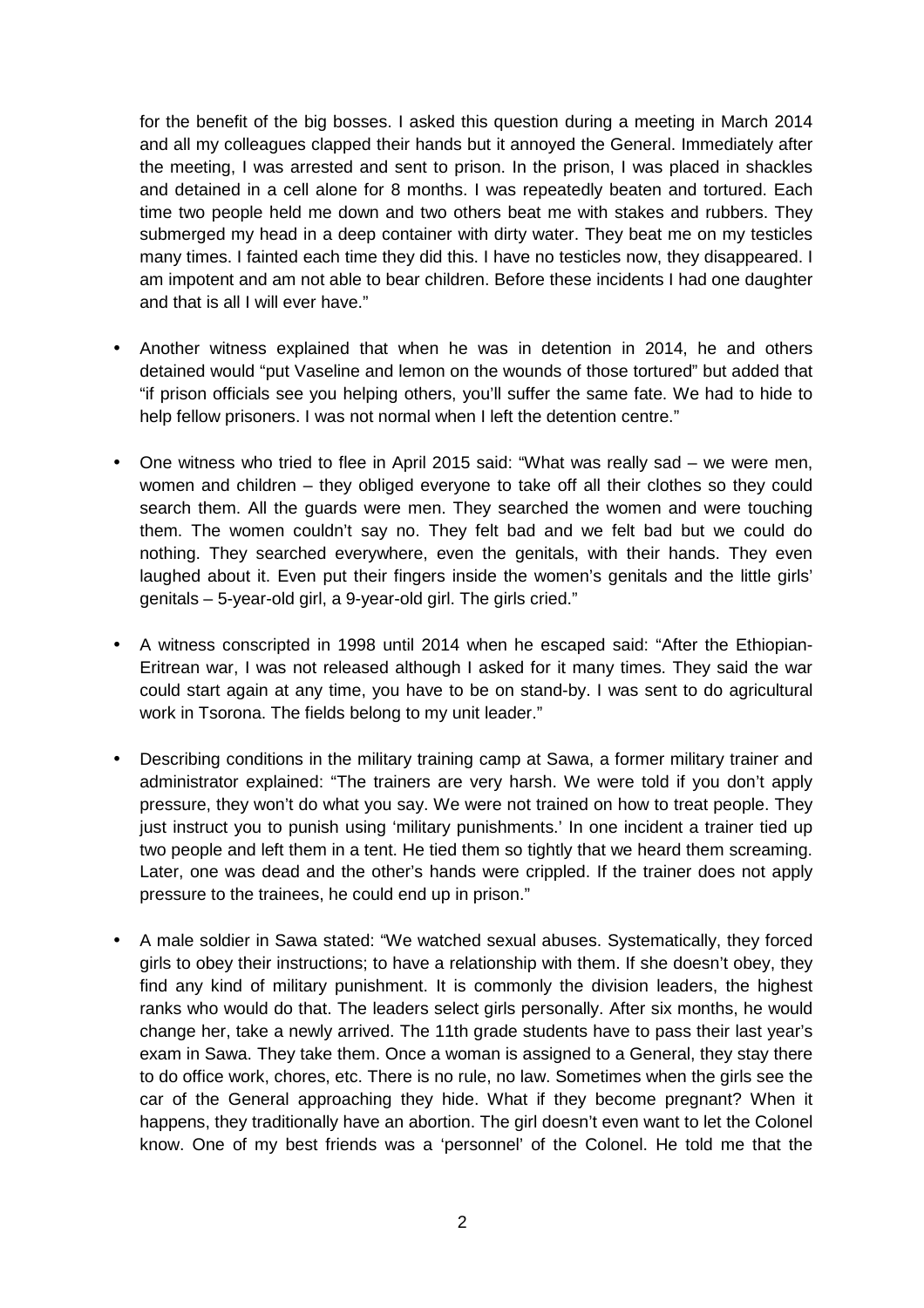nickname used to get a girl is 'goat'. Sometimes when newcomers arrive they ask assistants to bring them new ones."

- A former interrogator stated: "Torture includes beating with whips, plastic tubes and electric sticks, standing outside on a very hot sunny day at noon, tying the hands and feet like the figure of eight, tying the hands and feet backwards, tying to trees, forcing the head down into a container with very cold water, beating the soles of the feet and the palms. In addition, the interrogator is allowed to use whatever fantasy comes to his mind."
- A witness detained in 2011 stated that: "The military rules do not allow torture. However, there is no way to complain. To whom should you complain? You cannot oppose the authorities. The prison is isolated. There is no one there, so they can do whatever they want to do. There is a saying in prison: If you scream, only the sea will hear you."
- Describing military training that took place on the Red Sea in 2013, one witness explained: "They threw us in the sea. Most of the trainees didn't know how to swim. We told the soldiers that most couldn't swim and that they must teach us first and then send us out to sea. The trainers said no. When someone was drowning, the soldiers said just let them be, they are pretending so they can get out of doing this exercise. The first time we went out five people drowned. Ten conscripts died in all over one month. We wanted to gather to commemorate the people who died, but our trainers said this is nothing. If one man dies per day, then it's a real tough course. No action was taken to bring to justice or punish those who did this."
- An Eritrean man who was detained and tortured for trying to flee the country said: "For six months, I was tortured every other day, while the other day I was left in a cell with 40 other detainees. A lot of them were also tortured. During the torture, all of them said that they do not want someone like me to have children, as children of people like me are not welcome. They said that they will make sure that I cannot reproduce. My left testicle is seriously harmed from the torture and I cannot produce sperm. They used the device applying electricity against my genitals as well as against the palms of my hands and under my feet. I have liquid in my testicles. I cannot reproduce. In Eritrea, they do not want educated men to reproduce; they want to break the heredity. This is why they torture men like they did with me. This is what they said to me when they tortured me."
- One woman detained by the police said: "The chief of a particular police station frequently called me out of my cell and raped me. I stayed there for nearly six months and nearly every day he raped me. He penetrated my vagina with his penis. There were two other men who did similar things to me. They ejaculated inside me. It was very painful. Even after I was released I was not sure I would survive. They would take turns. While one was raping me, the other would wait outside and come one after the other. The chief of that particular police station raped me every day. The two other came every few days, it depends. When he came to rape me, if I would refuse, he would slap me and ask why I would refuse. I responded that I want to protect myself and do not want to have this kind of intercourse with anyone. He beat me and raped me. After he finished, he threatened me not to say anything. He told me that if I would report the rapes he